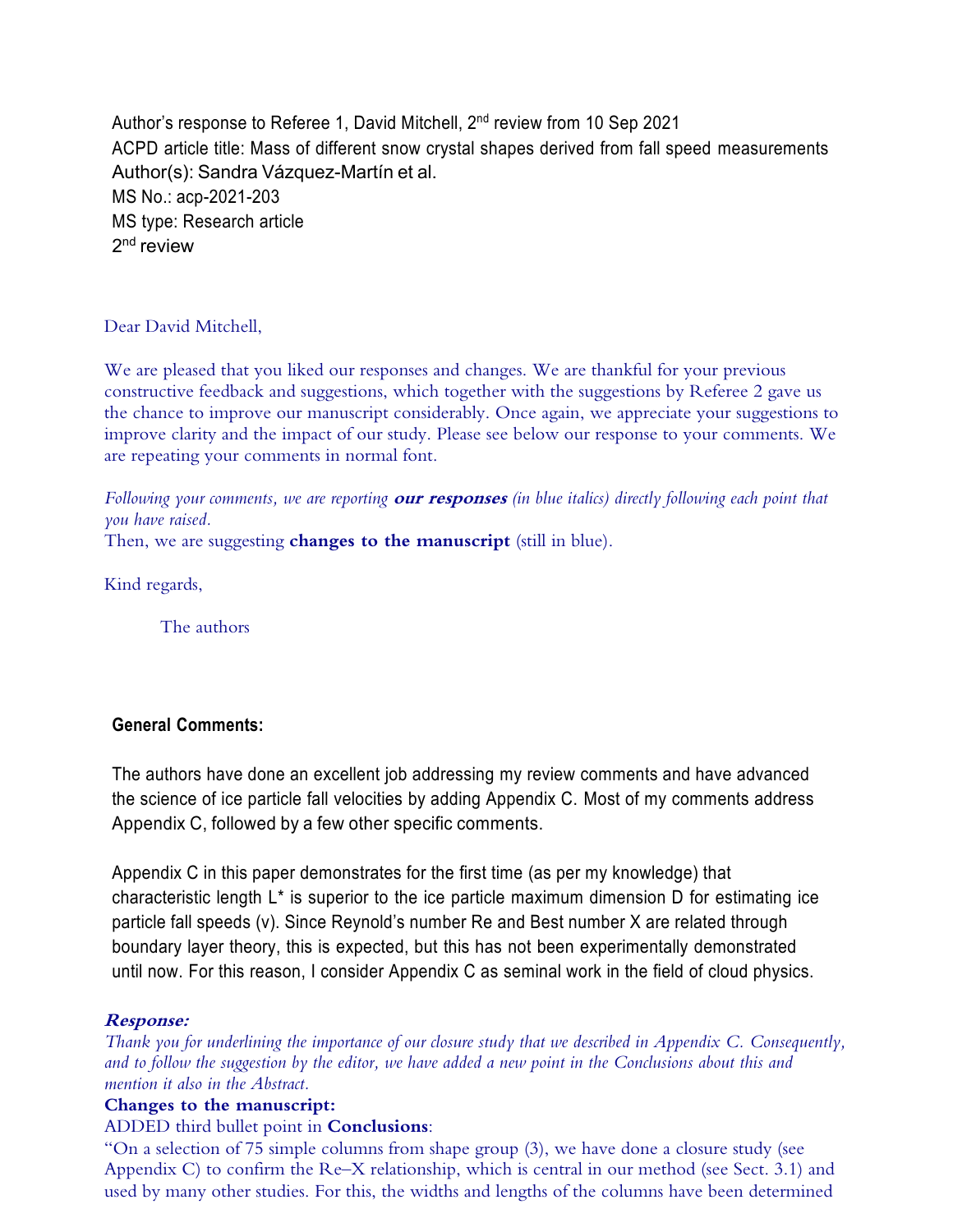in addition to Dmax. From these geometric dimensions, the masses of the columns have been estimated directly. Then, from each column mass, the Best number X has been determined using Eq. 3. Thus, Re and X have been determined independently and consequently compared to the X– Re relationship given by Eq. 5. This closure showed the superiority of the characteristic length L∗ (Jayaweera, 1971) over Dmax, confirming that Dmax is not suitable to calculate Re and X using Eq. 2 and Eq. 3, respectively, for columns. The closure study also showed that using the modified Best number X∗ (Heymsfield and Westbrook, 2010) instead of the Best number X improved the agreement. The best closure for our subset of simple columns was achieved when using both characteristic length L∗ and modified Best number X∗ together."

### **Line 361**:

ADDED reference to Sect 4.2.1 and Appendix C.

"…width … is more closely related to a suitable characteristic length to determine Re." CHANGED TO:

"…width … is more closely related to a suitable characteristic length to determine Re (see Sect. 4.2.1 and Appendix C)."

ADDED paragraph to **Abstract** with results of closure study:

"The resulting mass–size relationships indicate that for certain shapes, in particular columns and related shapes, maximum dimension is not suitable to describe the size of snow particles when determining the Reynolds number. Consequently, mass derived from fall speed for these shapes is not reliable. A closure study done on a selection of simple columns, for which mass is determined geometrically, shows that for this shape a characteristic length, similar to the diameter of the basal facet, is superior to the maximum dimension, which is similar to the column length, as size parameter. Using a modified Best number, the Best number reduced as a function of area ratio, resulted in even better agreement in the closure study, confirming that the modified Best number approach adopted in this study represents an improvement for columns."

### **Other changes to better include Appendix C as closure study:**

#### **Lines 227-229**:

In Sect 4.2.1, refer more prominently to the Appendix C. **Line 224:** ADDED clarification: "between Dmax and measured fall speed,…" CHANGE TO: "between Dmax and measured fall speed for these shape groups,…"

#### **Lines 450-452:**

Improve discussion of size parameter in Eq 2-3:

"Note that Dmax in Eq. 3 comes from Eq. 2, i.e. it represents the size parameter best suited to calculate Re. Thus, also for calculating X one should use the characteristic length L∗ instead of Dmax."

CHANGED TO:

"Note that here, Dmax represents the same size parameter best suited to calculate Re as in Eq. 2. Thus, not only Re should be determined from L∗ (instead of Dmax), but also X."

### **Title App C:**

"Reynolds and Best numbers for simple thick column" CHANGED TO: "Closure study---Reynolds and Best numbers for simple thick column" **Lines 436:**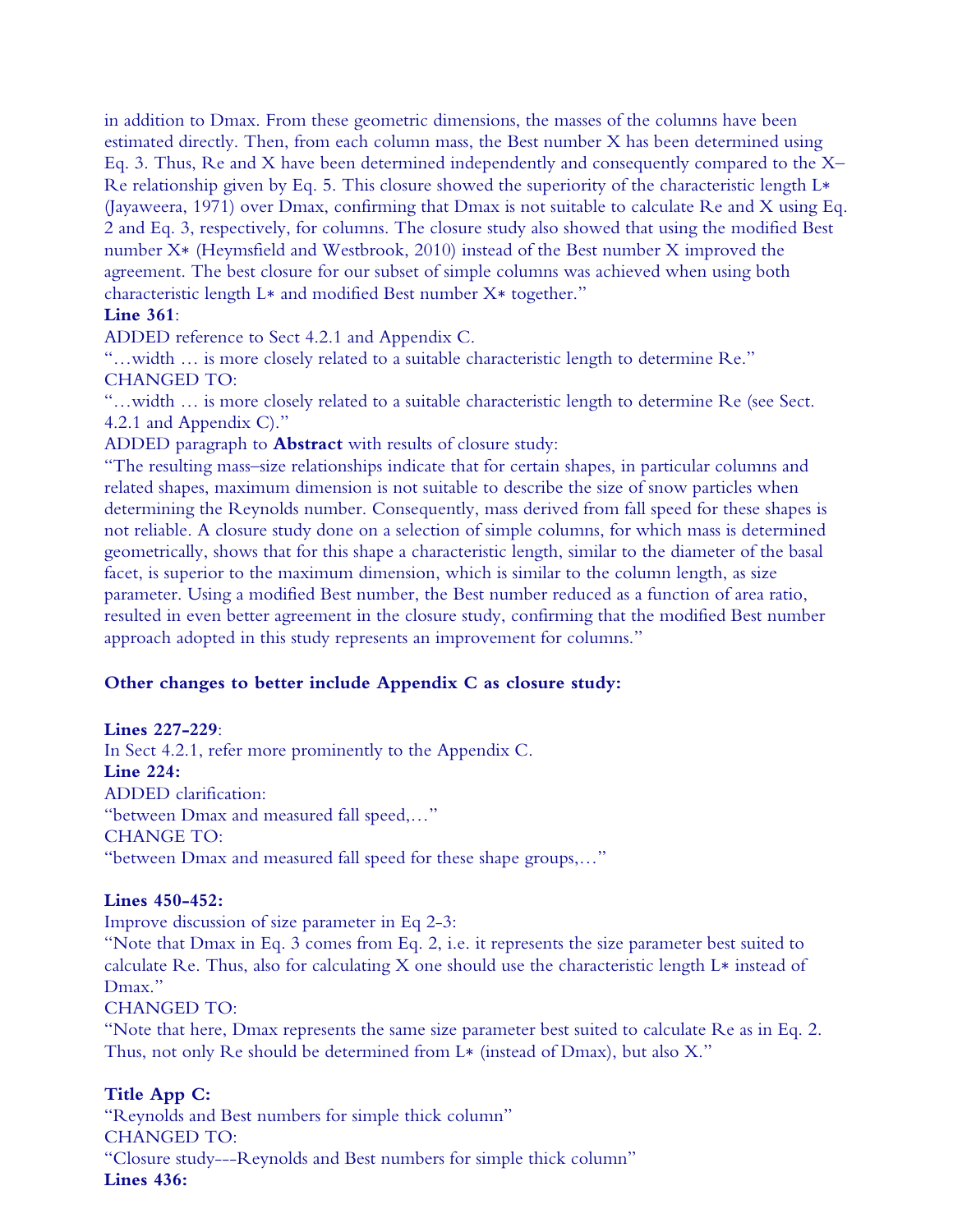New sentences after first sentence to better introduce closure study:

"If Reynolds and Best numbers (Re and X, respectively) can be determined independently, i.e., without using any X-Re relationship, then they can be compared with the X-Re relationship by Bohm (1989) given by Eq**. 5**. Thus, it represents a closure study that can confirm the X-Re relationship, which this and other studies rely on. The following explains the method and results when applied to simple columns, a small subset of our data." <new paragraph>

As noted in Heymsfield and Westbrook (2010; henceforth HW2010), the Best number X was derived by equating the drag and gravitational forces, where  $X = C_d Re^2$ , with  $C_d = drag$ coefficient. The dimension employed in describing this balance of forces would seem to be related to the particle's boundary layer rather than D. But the method for calculating ice fall speeds in HW2010, as well as other ice fall speed methods, employs D rather than L\*. This is natural since  $L^* = A/P$  where A = total surface area of particle and P = particle perimeter projected to the flow, which are both difficult to measure. Perhaps what is needed in future studies is an expression relating L\* to D for each shape category (assuming A and P could be measured somehow).

This is a nice suggestion for future work. The total surface area A is difficult to measure as you have pointed out. However, A could be estimated for the more regular ice crystal shapes. Then,  $L^*$  to D could be determined for each shape, given sufficiently large datasets of such regular particles.

Appendix C is rich in scientific knowledge that might be missed as it is written. The following clarifications/questions are offered to bring out this knowledge better:

1) The closure experiment consisting of the magenta data points and curve, along with the blue data points, follow a theoretical treatment that demonstrates the superiority of L<sup>\*</sup> over D.

## **Response:**

*You are right that we should highlight better, that this represents a closure study that demonstrates the usefulness of L\*.*

## **Changes to the manuscript:**

Line 454-455:

"The points related to Dmax do not match well the empirical relationship X–Re by Böhm (1989) with  $\delta$ 0 = 5.83 and C0 = 0.6. Added period at end of sentence."

CHANGED TO:

"The points related to Dmax (blue triangles) do not match well the empirical relationship X–Re (with  $\delta$ 0 = 5.83 and C0 = 0.6) by Böhm (1989) based on a theoretical treatment by (Abraham, 465 1970)."

Line 456:

"…closer to the empirical relationship."

ADDED sentence:

"…closer to the empirical relationship. Thus, this closure experiment comparing independently determined Re and X to the X-Re relationship demonstrates the superiority of characteristic length  $L^{\star}$  over Dmax as a particle size parameter when dealing with particle mass m."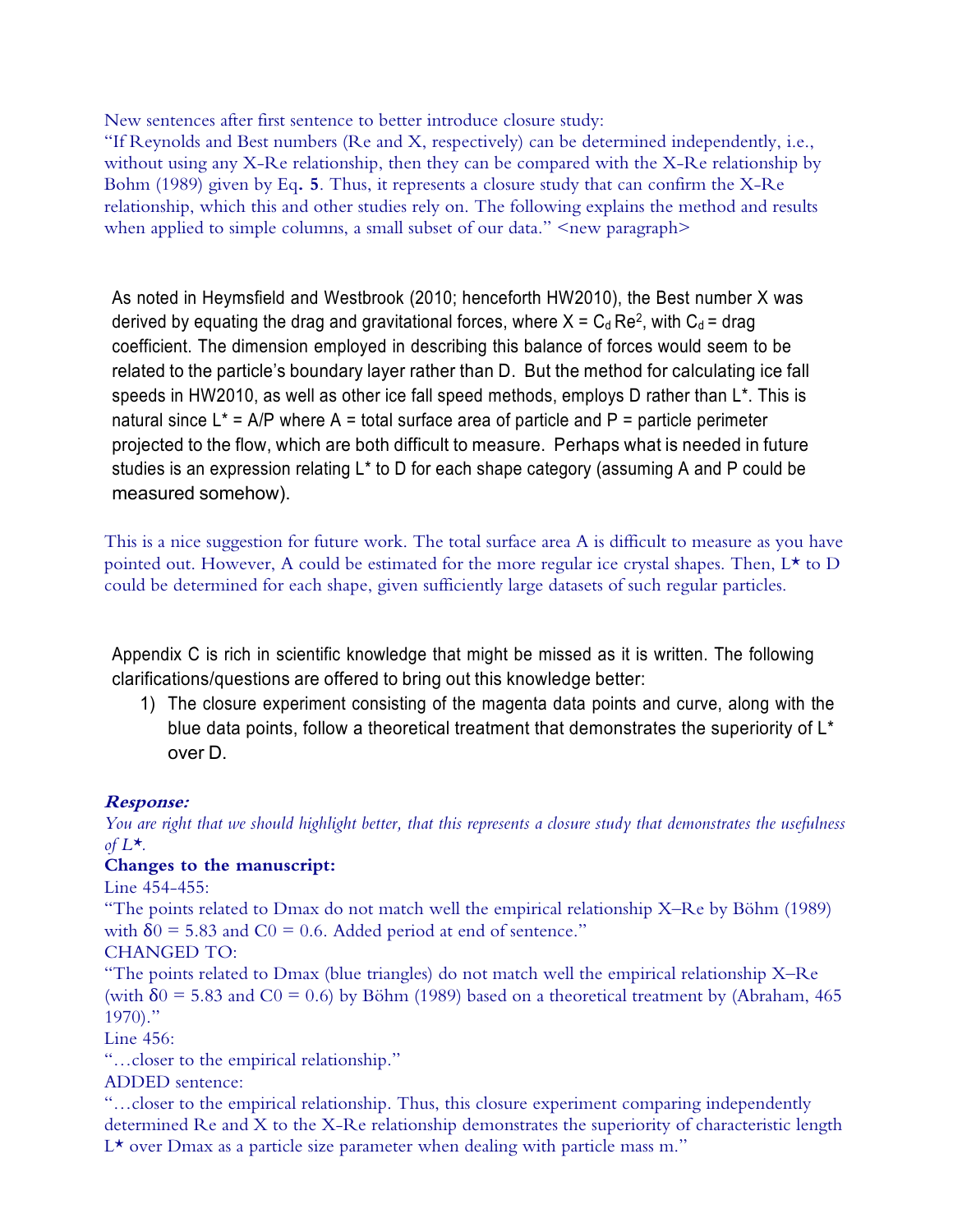2) The closure experiment consisting of the green data points and curve demonstrates better closure is obtained by using X<sup>\*</sup> rather than X, where X<sup>\*</sup> = X A<sub>r</sub><sup>1/2</sup>, where X and Re are based on  $L^*$  and  $A_r$  = area ratio. There is no theoretical reason (so far) for multiplying X by  $Ar^{\frac{1}{2}}$ .

### **Response:**

*Thank you for suggesting a clearer discussion of the improvement when using X\* instead of X.* **Changes to the manuscript:**

Added period at end of sentence.

3) The HW2010 scheme was derived in terms of D; not  $L^*$ . Moreover, the limiting value of the pressure drag coefficient,  $C_0$ , is 0.35, which is not supported by lab experiments. Perhaps a more theoretical (i.e., first principle) treatment of ice fall speeds may be possible using  $L^*$  (given that correcting potential overestimates in m<sub>geom</sub> might produce better agreement with the Re-X (Eq. 5) relationships).

#### **Response:**

*We were also wondering over which value of C0 to use. In combination with the different value in delta0, the different value of C0 produces very similar results. Thus, the changed value of C0 was perhaps not necessary?* 

4) What happens when the green data points are based on  $X^*$  calculated from  $m_{geom}$ , A, D and  $A_r$  and Re is calculated from D and v (as done in HW2010)? Is similar closure obtained? What can this tell us about the viability of the HW2010 scheme?

### **Response:**

*Using X\* and Dmax is better than X and Dmax.*

*Using X\* and L\* is better that X\* and Dmax.*

*From this one can probably not tell much about the HW2010. They focused on open geometries where Dmax may work better than it does for columns (or L\* would not be noticeably better than Dmax).* 

*We have now shown that X\* works better than X even for columns.*

# **Changes to the manuscript in response to 2)-4):**

**UPDATED** Fig. C2.

### **L 457:**

"...according to  $X^* = X \cdot Ar^{\wedge}1/2$ ."

#### CHANGED TO:

"...where  $X^* = X \cdot Ar^2/2$  is the modified Best number suggested by Heymsfield and Westbrook  $(2010)$ ."

### **L 457-458:**

"The resulting points (using L∗) are also shown in Fig. C2 and are even closer to the empirical X– Re relationship."

### CHANGED TO:

"The resulting points (using L∗) are also shown in Fig. C2 (green 'x') and provide an even better closure to the empirical X–Re relationship."

**EXTENDED** discussion around  $X^*$  with new sentences after L 458:

"Heymsfield and Westbrook (2010) used Dmax and not characteristic length L∗ (they focused on shapes with open geometries for which characteristic length is difficult to determine). The closure for our columns using X∗ and Dmax (cyan crosses in Fig. C2) is not as good as using X∗ and L∗,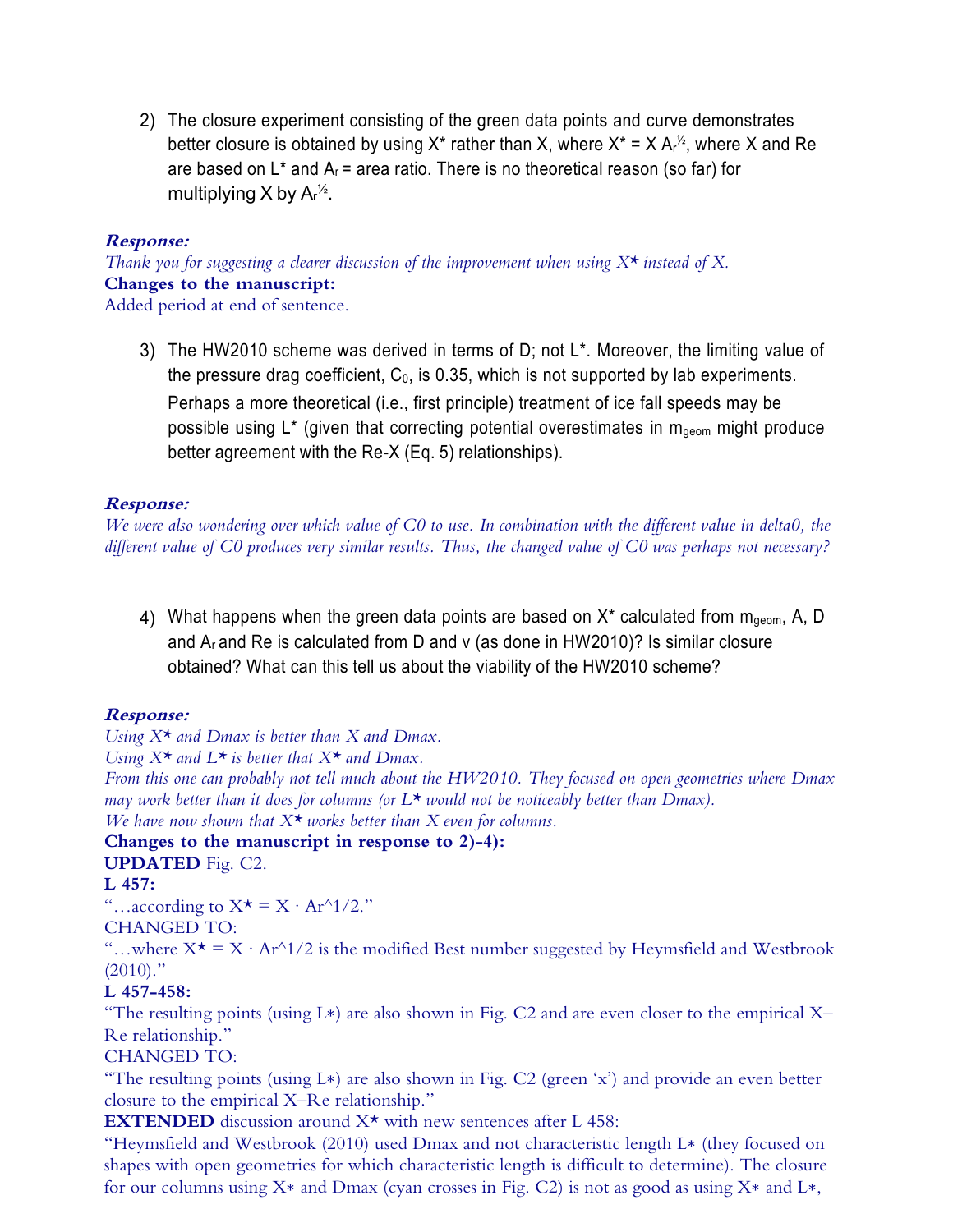but still better than using the unmodified Best number X and Dmax. Thus, for columns we can conclude that the modified Best number represents an improvement over the Best number. In addition, the superiority of characteristic length L∗ over Dmax for columns is given also when working with the modified Best number X∗."

### **L 479:**

"Thus, the above discussion remains valid regardless of which relationship is used as comparison." CHANGED TO:

"Thus, the above conclusions of superiority of characteristic length  $L^{\star}$  over Dmax and improvement when using modified Best number rather than Best number remain valid regardless of which relationship is used as comparison."

### **Specific Comments:**

Author's response to major comments 3 & 4 (relating to lines 220-229): This may be a minor point but is something I feel the authors should be aware of. Regarding the subset of 75 particles in shape group 3 (hexagonal columns), the authors response states that when width (column diameter) is used instead of column length (i.e.,  $D_{max}$ ), the m-D power law exponent b<sub>D</sub> is 2.4. They note this appears consistent with the  $b<sub>D</sub>$  in Mitchell et al. (1990) for hex-columns, which was 2.6, but also acknowledge the latter  $b<sub>D</sub>$  depends on  $D<sub>max</sub>$ . However, the columns in M1990 having  $b_D$  = 2.6 are short, nearly isometric hex-columns, that are much different than the columns shown in Fig. C1 (i.e., the hex-column subset used in Appendix C). M1990 also features "long columns" (Figs. 1-3) that are comparable with the columns in V-M et al. Fig. C1.

### **Response:**

*Thank you for pointing out that most (all but about the smallest ten) of our columns in the closure study are not comparable to C1e Short columns in M1990 but more to N1e Long columns.*

Moreover, the mass-width relationship for columns obtained by the authors; m = a W  $^{2.4}$ , where W = column width, can be converted into a mass- $D_{max}$  relationship by substituting the widthlength relationship for columns from Auer & Veal (1970, JAS). From Auer & Veal, W = 11.3 L 0.414 for  $L > 200$  um, where  $L =$  length and units are in microns. Substituting into the V-M et al. relationship gives:

m = a W  $^{2.4}$  = a (11.3 L  $^{0.414}$ )  $^{2.4}$  = a' L  $^{0.994}$ . Thus, a quasi-linear dependence is found between m & L, similar to  $b_D = 1.1$  for columns in Table 1 of V-M et al., but this time derived from column width. This also demonstrates consistency with the Auer and Veal measurements.

### **Response:**

*Thank you for this interesting remark. By fitting only columns with L>200um we are left with 66 columns for*  which  $m = a$   $W^{2.2} \implies a' L^{0.91}$ . By fitting directly we get a'  $L^{1.3}$ , which is still close enough given the *uncertainties (we get larger uncertainties when fitting*  $W = c L^b$ *).* 

Line 448: Please define L<sup>\*</sup> as A/P where A = total surface area and P = particle perimeter projected to the flow.

### **Response:**

*As you suggest, it is worth here to give the definition rather than only referring to Pruppacher and Klett.*